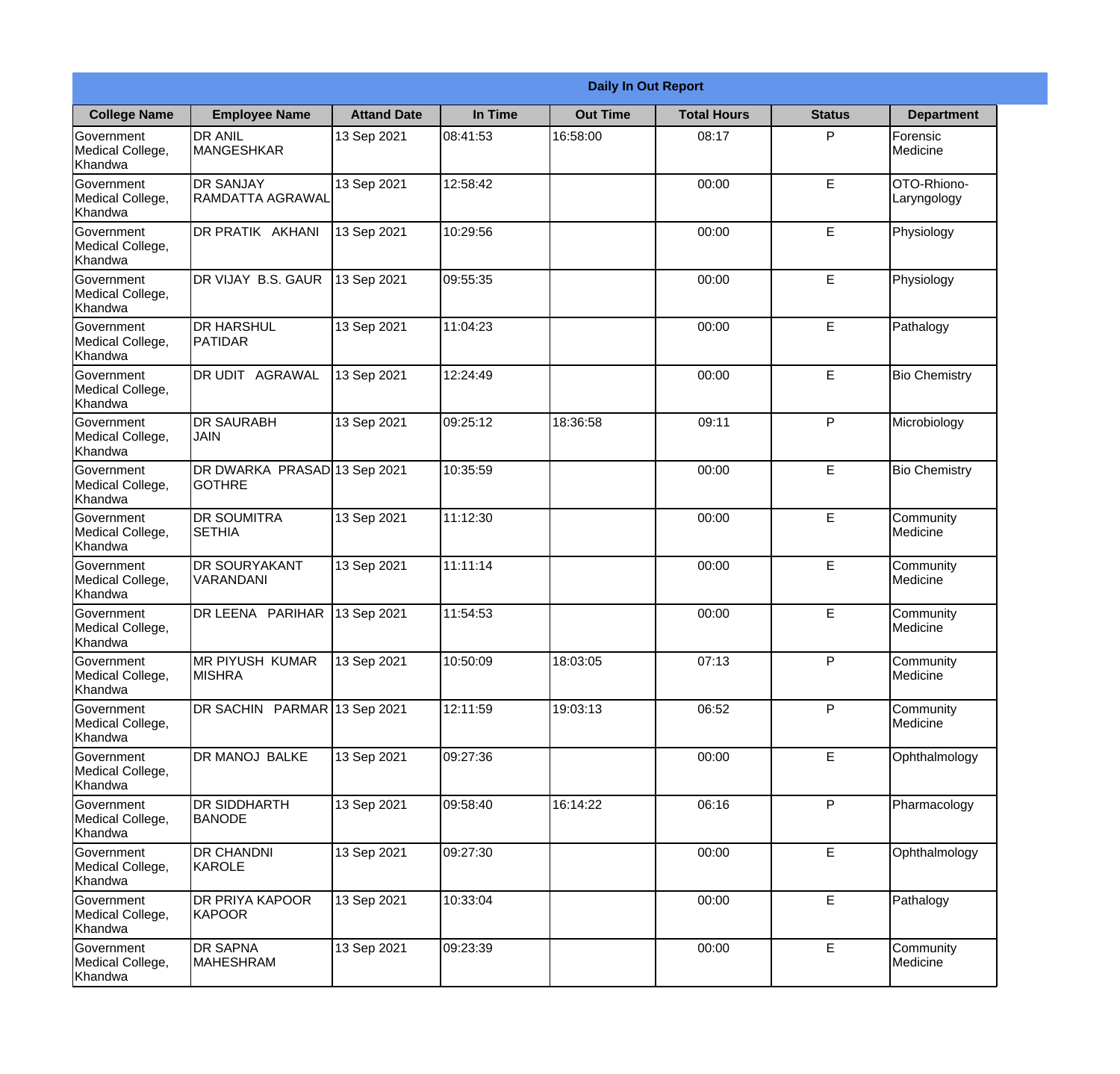| <b>Designation</b>                  | <b>Category</b> |
|-------------------------------------|-----------------|
| Assistant Professor   Para Clinical |                 |
| Professor                           | Clinical        |
| Assistant Professor   Non Clinical  |                 |
| Associate Professor Non Clinical    |                 |
| Assistant Professor   Para Clinical |                 |
| Associate Professor Non Clinical    |                 |
| Associate Professor Para Clinical   |                 |
| Demonstrator/Tutor   Non Clinical   |                 |
| Assistant Professor   Para Clinical |                 |
| Demonstrator/Tutor   Para Clinical  |                 |
| Assistant Professor                 | Para Clinical   |
| Statistician                        | Para Clinical   |
| Assistant Professor   Para Clinical |                 |
| Assistant Professor   Clinical      |                 |
| Associate Professor Para Clinical   |                 |
| <b>Assistant Professor</b>          | <b>Clinical</b> |
| Demonstrator/Tutor   Para Clinical  |                 |
| Associate Professor Para Clinical   |                 |

## **Daily In Out Report**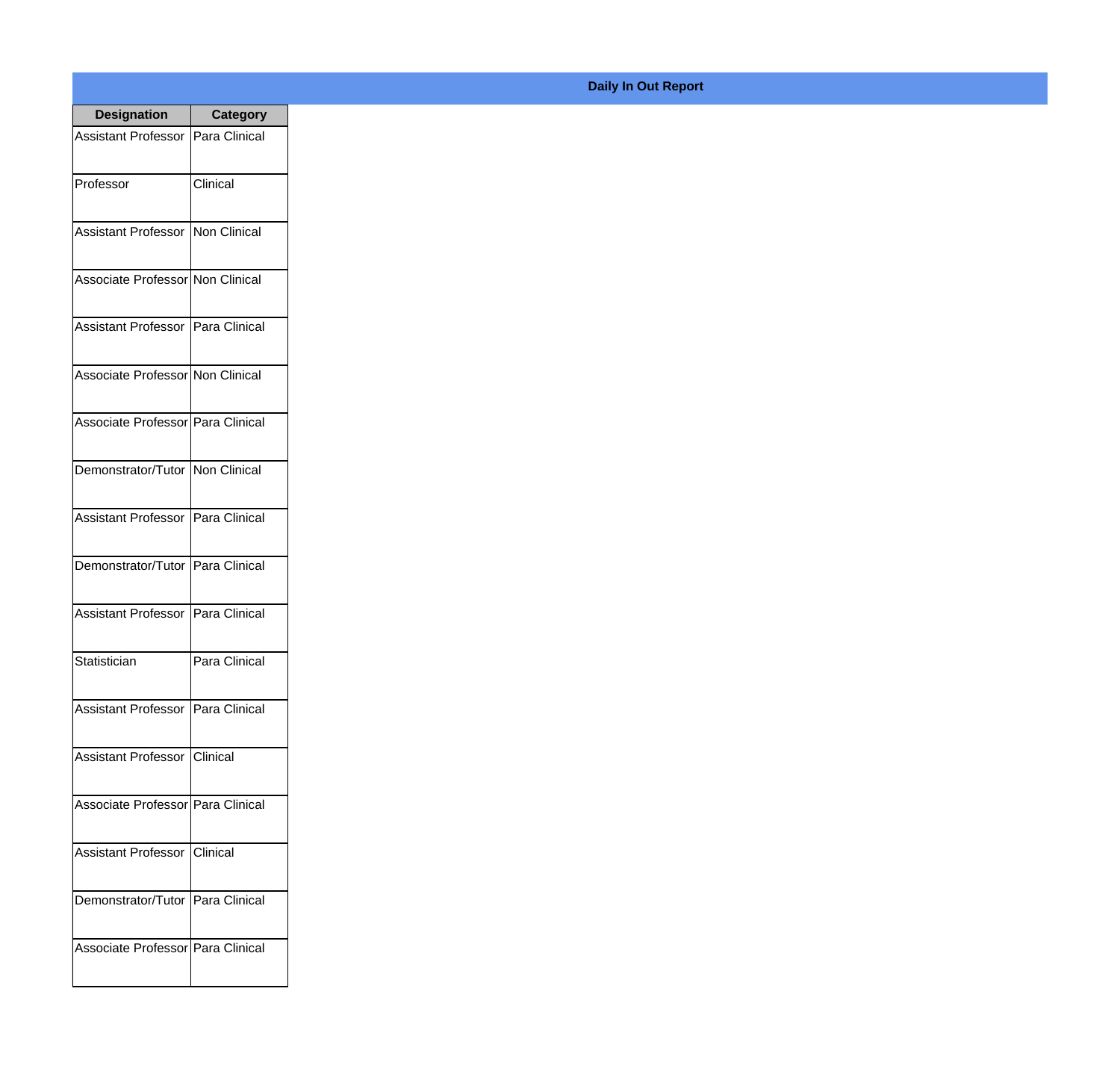|                                           |                                                       |             |          |          | <b>Daily In Out Report</b> |             |                             |
|-------------------------------------------|-------------------------------------------------------|-------------|----------|----------|----------------------------|-------------|-----------------------------|
| Government<br>Medical College,<br>Khandwa | <b>DR NISHA</b><br><b>KAITHWAS</b>                    | 13 Sep 2021 | 10:39:43 | 13:28:21 | 02:49                      | P           | Psychiatry                  |
| Government<br>Medical College,<br>Khandwa | <b>DR RAJU</b>                                        | 13 Sep 2021 | 08:46:31 |          | 00:00                      | E           | Forensic<br>Medicine        |
| Government<br>Medical College,<br>Khandwa | <b>DR SITARAM</b><br><b>SOLANKI</b>                   | 13 Sep 2021 | 08:55:31 | 18:35:06 | 09:40                      | P           | Forensic<br>Medicine        |
| Government<br>Medical College,<br>Khandwa | <b>DR RANJEET</b><br><b>BADOLE</b>                    | 13 Sep 2021 | 10:41:09 |          | 00:00                      | E           | <b>General Medicine</b>     |
| Government<br>Medical College,<br>Khandwa | DR ARUN KUMAR<br>PARGI                                | 13 Sep 2021 | 13:03:50 |          | 00:00                      | E           | <b>General Surgery</b>      |
| Government<br>Medical College,<br>Khandwa | <b>DR ASHOK</b><br><b>BHAUSAHEB NAJAN</b>             | 13 Sep 2021 | 16:38:08 |          | 00:00                      | E           | Forensic<br>Medicine        |
| Government<br>Medical College,<br>Khandwa | <b>DR NITESHKUMAR</b><br>KISHORILAL<br><b>RATHORE</b> | 13 Sep 2021 | 10:07:22 | 17:33:38 | 07:26                      | P           | Pharmacology                |
| Government<br>Medical College,<br>Khandwa | <b>DR PRIYESH</b><br><b>MARSKOLE</b>                  | 13 Sep 2021 | 11:12:06 | 18:40:06 | 07:28                      | P           | Community<br>Medicine       |
| Government<br>Medical College,<br>Khandwa | <b>DR SANGEETA</b><br><b>CHINCHOLE</b>                | 13 Sep 2021 | 10:45:10 |          | 00:00                      | E           | Physiology                  |
| Government<br>Medical College,<br>Khandwa | DR NISHA MANDLOI<br>PANWAR                            | 13 Sep 2021 | 09:59:00 | 17:04:55 | 07:05                      | P           | Obstetrics &<br>Gynaecology |
| Government<br>Medical College,<br>Khandwa | <b>DR SATISH</b><br><b>CHANDEL</b>                    | 13 Sep 2021 | 11:25:17 |          | 00:00                      | E           | Pharmacology                |
| Government<br>Medical College,<br>Khandwa | DR MUKTESHWARI<br><b>GUPTA</b>                        | 13 Sep 2021 | 11:17:11 | 11:17:29 | 00:00                      | AB          | Pharmacology                |
| Government<br>Medical College,<br>Khandwa | DR PURTI AGARWAL<br><b>SAINI</b>                      | 13 Sep 2021 | 10:02:09 |          | 00:00                      | $\mathsf E$ | Pathalogy                   |
| Government<br>Medical College,<br>Khandwa | DR YASHPAL RAY                                        | 13 Sep 2021 | 12:50:03 |          | 00:00                      | $\mathsf E$ | Anatomy                     |
| Government<br>Medical College,<br>Khandwa | <b>DR VISHAL</b><br><b>KUMAR</b><br><b>THAKRE</b>     | 13 Sep 2021 | 10:48:21 |          | 00:00                      | E           | Physiology                  |
| Government<br>Medical College,<br>Khandwa | DR RINKU YADAV                                        | 13 Sep 2021 | 12:38:18 |          | 00:00                      | $\mathsf E$ | <b>General Surgery</b>      |